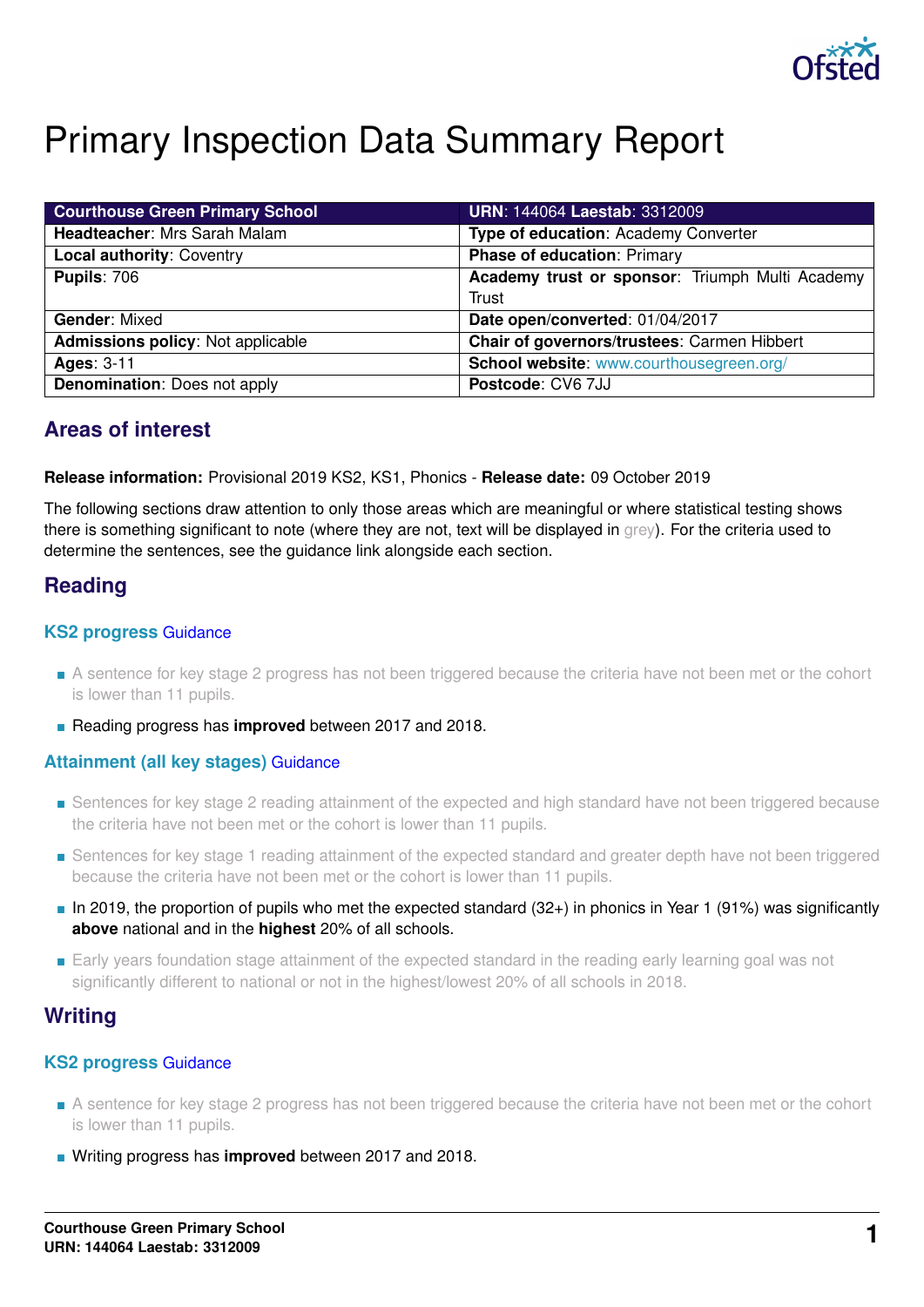

## **Attainment (all key stages)** [Guidance](https://www.gov.uk/guidance/school-inspection-data-summary-report-idsr-guide#attainment-reading-writing-and-mathematics)

- A sentence for key stage 2 writing attainment of the expected standard has not been triggered because the criteria have not been met or the cohort is lower than 11 pupils. Key stage 2 attainment of greater depth in writing (8%) was significantly **below** national and in the **lowest** 20% of all schools in 2019 as well as in 2018 and 2017.
- A sentence for key stage 1 writing attainment of the expected standard has not been triggered because the criteria have not been met or the cohort is lower than 11 pupils. Key stage 1 attainment of greater depth in writing (5%) was significantly **below** national and in the **lowest** 20% of all schools in 2019 as well as in 2018.
- Early years foundation stage attainment of the expected standard in the writing early learning goal was not significantly different to national or not in the highest/lowest 20% of all schools in 2018.

## **Mathematics**

## **KS2 progress** [Guidance](https://www.gov.uk/guidance/school-inspection-data-summary-report-idsr-guide#key-stage-2-progress-reading-writing-and-mathematics)

- A sentence for key stage 2 progress has not been triggered because the criteria have not been met or the cohort is lower than 11 pupils.
- Mathematics progress has **improved** between 2017 and 2018.

## **Attainment (all key stages)** [Guidance](https://www.gov.uk/guidance/school-inspection-data-summary-report-idsr-guide#attainment-reading-writing-and-mathematics)

- A sentence for key stage 2 mathematics attainment of the expected standard has not been triggered because the criteria have not been met or the cohort is lower than 11 pupils. Key stage 2 attainment of the high standard (110+) in mathematics (13%) was significantly **below** national and in the **lowest** 20% of all schools in 2019.
- The three-year average mathematics attainment score (102.5) was in the **lowest** 20%.
- A sentence for key stage 1 mathematics attainment of the expected standard has not been triggered because the criteria have not been met or the cohort is lower than 11 pupils. Key stage 1 attainment of greater depth in mathematics (7%) was significantly **below** national and in the **lowest** 20% of all schools in 2019 as well as in 2018.
- Early years foundation stage attainment of the expected standard in the mathematics early learning goal was not significantly different to national or not in the highest/lowest 20% of all schools in 2018.

## **Other measures in 2019 [Guidance](https://www.gov.uk/guidance/school-inspection-data-summary-report-idsr-guide#other-measures)**

- A sentence for the percentage of pupils in 2019 achieving the key stage 2 expected/high standard in reading, writing and mathematics has not been triggered because the criteria have not been met or the cohort is lower than 11 pupils.
- A sentence for the percentage of pupils in 2019 achieving the expected/high standard (100+) in the key stage 2 English Grammar Punctuation and Spelling test has not been triggered because the criteria have not been met or the cohort is lower than 11 pupils.
- A sentence for the percentage of pupils achieving the key stage 2 science expected standard has not been triggered because the criteria have not been met or the cohort is lower than 11 pupils.
- A sentence for the percentage achieving a good level of development in the early years foundation stage in 2018 has not been triggered because the criteria have not been met or the cohort is lower than 11 pupils.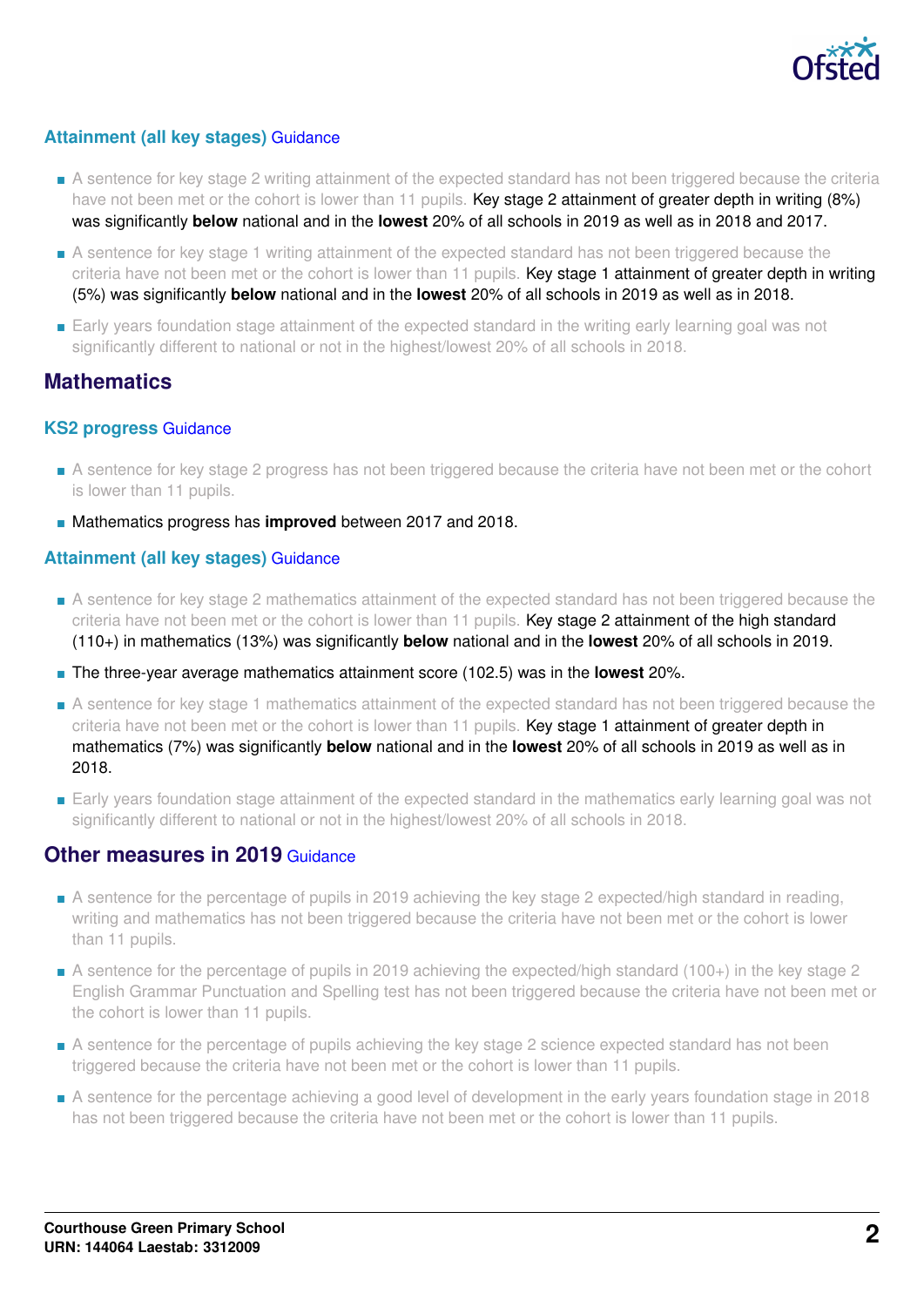

## **Absence** [Guidance](https://www.gov.uk/guidance/school-inspection-data-summary-report-idsr-guide#absence)

- In 2017/18, the rate of overall absence (4.10%) was below the national average for schools with a similar level of deprivation (4.73%).
- A sentence for overall absence trend has not been triggered because the criteria have not been met or the cohort is lower than 11 pupils.

## **Exclusions** [Guidance](https://www.gov.uk/guidance/school-inspection-data-summary-report-idsr-guide#exclusions)

- A sentence for the rate of fixed period exclusions has not been triggered because the criteria have not been met or the cohort is lower than 11 pupils.
- The rate of repeat fixed period exclusions (0.86%) was in the **highest** 20% in 2017/18 as well as in 2016/17 and 2015/16.
- Of the 6 pupils with at least one fixed period exclusion in 2017/18, all were excluded on more than one occasion but none received 10 or more fixed period exclusions during the year.
- Of the 18 fixed period exclusions in 2017/18, 8 were for **unspecified reasons**. Other reasons which accounted for more than 10% of fixed period exclusions in 2017/18 were: physical assault against an adult (6); verbal abuse/threatening behaviour against an adult (2).
- There were 2 permanent exclusions in 2017/18. The national average for this year was close to zero. There were no permanent exclusions in the previous two years.
- Of the 2 permanent exclusions in 2017/18, both were for **unspecified reasons**.

## **Pupil groups** [Guidance](https://www.gov.uk/guidance/school-inspection-data-summary-report-idsr-guide#pupil-groups)

Sentences related to the performance of pupil groups (KS2 progress and attainment, or KS1 attainment) will only appear for the pupil groups disadvantaged and low/middle/high prior attainers. They will be displayed where the group differs to that of the whole school. Phonics and EYFS pupil groups will not appear in this section. Absence and exclusion group sentences will be included in future releases.

- For low prior attainers, key stage 2 progress in writing was significantly **above** national and in the **highest** 20% of all schools in 2019. Key stage 1 attainment of the expected standard in reading (61%) was significantly **above** national in 2019 as well as in 2018 and 2017. Key stage 1 attainment of the expected standard in writing (44%) was significantly **above** national in 2019. Key stage 1 attainment of the expected standard in mathematics (53%) was significantly **above** national in 2019.
- For middle prior attainers, Key stage 1 attainment of the expected standard in reading (98%) was significantly **above** national in 2019.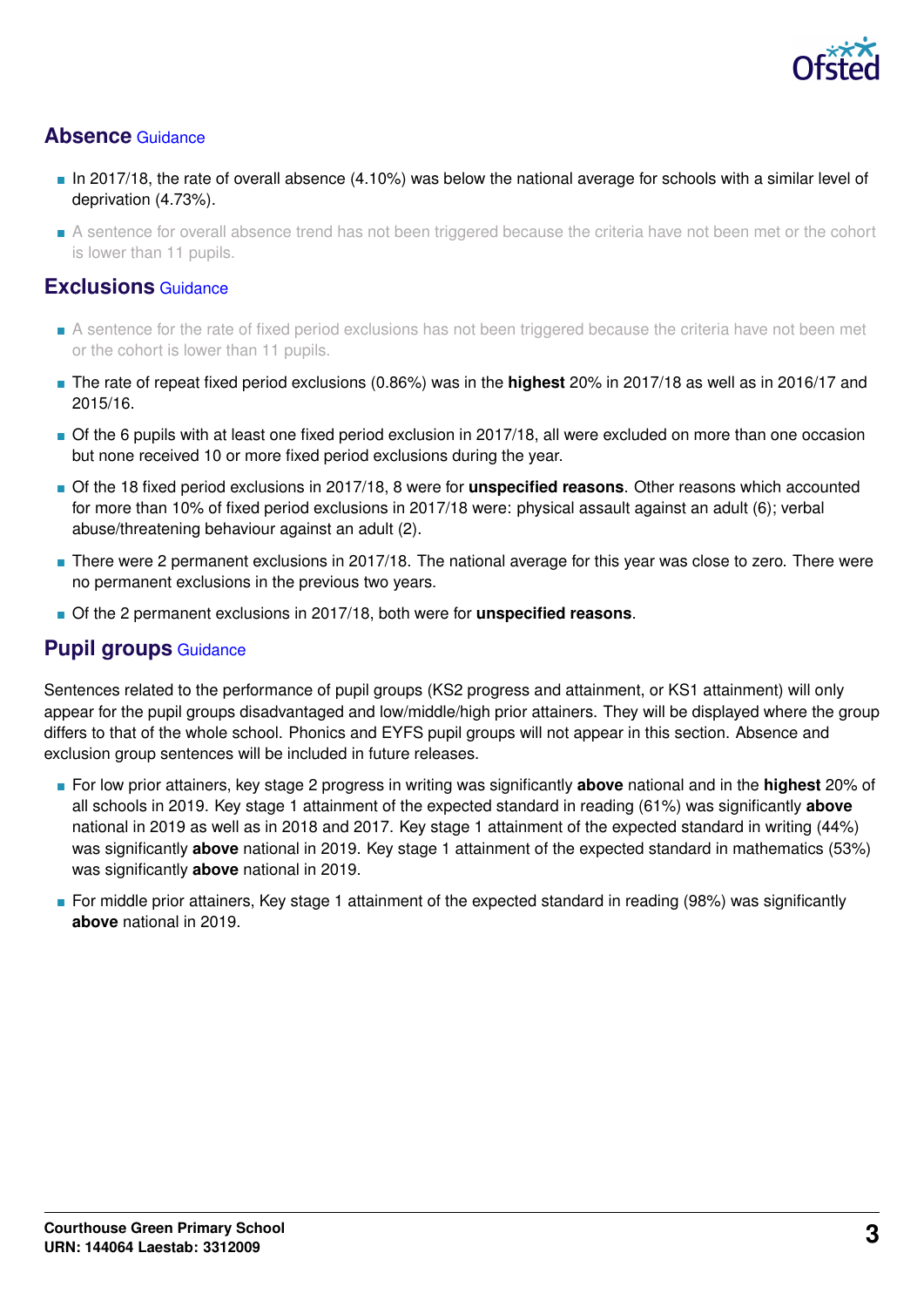

# **School and local context**

#### **School level** [Guidance](https://www.gov.uk/guidance/school-inspection-data-summary-report-idsr-guide#school-level)

|                               | 2017            | 2018         | 2019         | Q5 | Q1 |  |  |  |  |  |
|-------------------------------|-----------------|--------------|--------------|----|----|--|--|--|--|--|
| High<br>Low<br>Number on roll |                 |              |              |    |    |  |  |  |  |  |
| School<br><b>Nat</b>          | 708<br>279      | 696<br>281   | 706<br>282   |    |    |  |  |  |  |  |
| % FSM6 pupils                 |                 |              |              |    |    |  |  |  |  |  |
| School<br><b>Nat</b>          | 36<br>24        | 33<br>24     | 30<br>23     |    |    |  |  |  |  |  |
|                               | % SEND support  |              |              |    |    |  |  |  |  |  |
| School 20.6<br><b>Nat</b>     | 12.2            | 22.8<br>12.4 | 22.4<br>12.6 |    |    |  |  |  |  |  |
|                               | % SEND EHC plan |              |              |    |    |  |  |  |  |  |
| School<br><b>Nat</b>          | 1.6<br>1.3      | 1.9<br>1.4   | 1.8<br>1.6   |    |    |  |  |  |  |  |
|                               | % of EAL        |              |              |    |    |  |  |  |  |  |
| School<br><b>Nat</b>          | 29<br>21        | 31<br>21     | 28<br>21     |    |    |  |  |  |  |  |
|                               | % Stability     |              |              |    |    |  |  |  |  |  |
| School<br>Not                 | 79<br>86.       | 80<br>86.    | 81<br>86.    |    |    |  |  |  |  |  |

## **MAT/LA level information** [Guidance](https://www.gov.uk/guidance/school-inspection-data-summary-report-idsr-guide#multi-academy)

As at October 2019:

- This school is part of Triumph Multi Academy Trust which contains 1 primary school, no secondary schools, no special schools and no pupil referral units.
- The latest overall effectiveness grade for this school is good (19/06/2013). The MAT grade profile as at 1 October 2019 was:
	- Outstanding 0
	- Good 1
	- Requires improvement 0
	- $-$  Inadequate 0
	- Not yet inspected 0

## **School workforce** [Guidance](https://www.gov.uk/guidance/school-inspection-data-summary-report-idsr-guide#school-workforce)

As at November 2018, there were:

- 59% of teachers with at least one period of sickness absence compared with a national average of 54%.
- 3.6 days on average lost to teacher sickness absence compared with a national average of 4.0.
- no full-time vacant teacher posts in the school.

#### **Ethnicity** [Guidance](https://www.gov.uk/guidance/school-inspection-data-summary-report-idsr-guide#ethnicity)

- This school has 16 out of 17 possible ethnic groups. Those with 5% or more are:
	- 48%: White British
	- 8%: Black or Black British African
	- 7%: Asian or Asian British Pakistani
	- 7%: Asian or Asian British Indian
	- 6%: White any other White background

#### **Local area** [Guidance](https://www.gov.uk/guidance/school-inspection-data-summary-report-idsr-guide#local-area)

- The school location deprivation indicator was in quintile 5 (most deprived) of all schools.
- The pupil base is in quintile 5 (most deprived) of all schools in terms of deprivation.

#### **Finance** [Guidance](https://www.gov.uk/guidance/school-inspection-data-summary-report-idsr-guide#finance)

- $\blacksquare$  In 2017/18, this school received £3,345,000 in grant funding, £1,978,187 more than the national average.
- $\blacksquare$  In 2017/18, this school had a positive in-year balance (£165,000), the second year in a row in which income has exceeded expenditure.
- In 2017/18, this school had a per pupil spend of £4,936.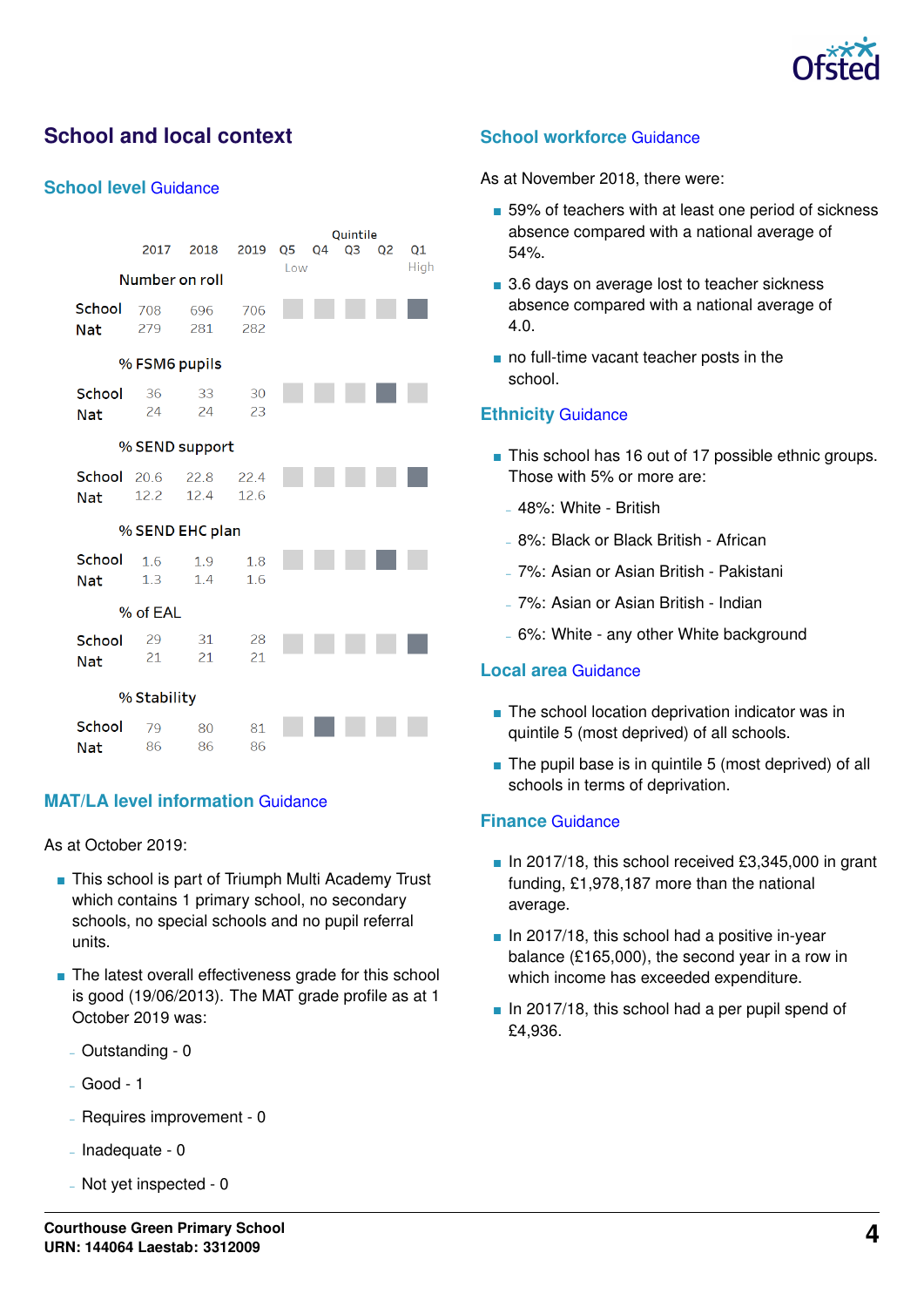

# **Year group context**

## **Characteristics** [Guidance](https://www.gov.uk/guidance/school-inspection-data-summary-report-idsr-guide#characteristics)

Year group markedly above average of others



Year group markedly below average of others

|           | Number<br>on Roll | Low prior<br>R/W/M | Mid prior<br>R/W/M | High prior<br>R/W/M | % FSM | <b>FSM</b><br><b>Nat</b> | % EAL | EAL<br><b>Nat</b> |
|-----------|-------------------|--------------------|--------------------|---------------------|-------|--------------------------|-------|-------------------|
| Y1        | 90                | <b>NA</b>          | <b>NA</b>          | <b>NA</b>           | 16    | 18                       | 30    | 21                |
| <b>Y2</b> | 89                | <b>NA</b>          | <b>NA</b>          | <b>NA</b>           | 25    | 20                       | 22    | 21                |
| Y3        | 90                | 20/27/27           | 66/60/56           | 3/2/6               | 43    | 24                       | 24    | 21                |
| Y4        | 88                | 20/33/23           | 51/47/52           | 14/5/10             | 31    | 26                       | 22    | 21                |
| Y5        | 88                | 25/30/27           | 49/51/51           | 9/2/5               | 40    | 29                       | 36    | 21                |
| Y6        | 91                | 14/21/12           | 51/51/54           | 13/6/12             | 46    | 30                       | 39    | 21                |

## **Prior attainment** [Guidance](https://www.gov.uk/guidance/school-inspection-data-summary-report-idsr-guide#prior-attainment)

| Well above national | Small cohort<br>In line with national<br>Well below national<br>$\mathsf{X}$<br>$\sim$ |              |            |                          |                          |                   |  |  |  |
|---------------------|----------------------------------------------------------------------------------------|--------------|------------|--------------------------|--------------------------|-------------------|--|--|--|
|                     | Year 1                                                                                 | Year 2       | Year 3     | Year 4                   | Year 5                   | Year <sub>6</sub> |  |  |  |
| Reading             |                                                                                        | <b>Below</b> | <b>COL</b> | $\sim$                   | m.                       | <b>Below</b>      |  |  |  |
| Writing             |                                                                                        | <b>Below</b> | $\sim$     | ×                        | $\sim$                   | <b>Below</b>      |  |  |  |
| <b>Mathematics</b>  |                                                                                        | <b>Below</b> | $\sim$     | $\overline{\phantom{a}}$ | $\overline{\phantom{a}}$ | <b>Below</b>      |  |  |  |

## **SEND characteristics** [Guidance](https://www.gov.uk/guidance/school-inspection-data-summary-report-idsr-guide#send)

Type of resourced provision:

Number of pupil with SEND who are also disadvantaged: 70

| <b>SEND need</b>                         | <b>SEND Support (134)</b> |    |                |              |              | EHC Plan (12) |    |              |              |              |             |             |             |
|------------------------------------------|---------------------------|----|----------------|--------------|--------------|---------------|----|--------------|--------------|--------------|-------------|-------------|-------------|
|                                          | Y1                        | Y2 | Y3             | Υ4           | Υ5           | Y6            | Υ1 |              | Υ2           | Y3           | Y4          | Υ5          | Y6          |
| <b>Specific Learning Difficulty</b>      | 0                         | O  | 0              | 1            | 0            | O             |    | O            | $\Omega$     | 0            | $\Omega$    | 0           | $\mathbf 0$ |
| <b>Moderate Learning Difficulty</b>      | 1                         | 11 | 4              | 14           | 17           | 14            |    | $\mathbf 0$  | $\mathbf{0}$ | $\mathbf{1}$ | $\mathbf 0$ | 0           | $\circ$     |
| <b>Severe Learning Difficulty</b>        | 0                         | 0  | 0              | 0            | O            | $\mathbf 0$   |    | 0            | 0            | $\mathbf 0$  | $\Omega$    | 0           | $\mathbf 0$ |
| Profound & Multiple Learning Difficulty  | O                         | 0  | $\mathbf 0$    | $\Omega$     | $\mathbf 0$  | $\Omega$      |    | $\Omega$     | $\Omega$     | 0            | $\Omega$    | 0           | $\circ$     |
| Social, Emotional and Mental Health      | 1                         | 2  | 8              | 0            | 7            | 5             |    | 0            | $\mathbf 0$  | $\mathbf 0$  | 0           | 0           | $\mathbf 0$ |
| Speech, Language and Communication Needs | 9                         | 7  | 6              | 0            | 1            | 1             |    | $\circ$      | 2            | 1            | 1           | 1           | 5           |
| <b>Hearing Impairment</b>                | O                         | 0  | $\mathbf 0$    | $\mathbf 0$  | $\Omega$     | $\Omega$      |    | O            | $\Omega$     | 0            | $\Omega$    | $\Omega$    | $\mathbf 0$ |
| <b>Visual Impairment</b>                 | 0                         | 0  | $\mathbf{O}$   | O            | 1            | $\circ$       |    | $\mathbf{O}$ | $\mathbf 0$  | $\mathbf{O}$ | $\Omega$    | $\mathbf 0$ | $\circ$     |
| Multi-Sensory Impairment                 | O                         | O  | $\mathbf 0$    | 0            | 0            | $\mathbf 0$   |    | O            | $\Omega$     | $\mathbf 0$  | $\Omega$    | O           | $\mathbf 0$ |
| <b>Physical Disability</b>               | 0                         | 1  | $\mathbf 0$    | 1            | 1            | $\mathbf 0$   |    | $\mathbf 0$  | $\mathbf{0}$ | $\mathbf{0}$ | 0           | 0           | $\circ$     |
| Autistic Spectrum Disorder               | 1                         | 3  | $\overline{2}$ | 1            | 6            | 3             |    | $\mathbf 0$  | $\mathbf 0$  | 1            | $\mathbf 0$ | 0           | $\circ$     |
| <b>School Support NSA</b>                | 0                         | 0  | $\mathbf{0}$   | $\mathbf{O}$ | $\mathbf{0}$ | $\mathbf 0$   |    | $\mathbf{0}$ | $\mathbf{0}$ | $\mathbf{0}$ | $\mathbf 0$ | 0           | $\mathbf 0$ |
| Other Difficulty/Disability              | 2                         | 0  | 1              | 0            | 1            | 1             |    | $\Omega$     | $\mathbf 0$  | $\mathbf 0$  | $\Omega$    | 0           | $\Omega$    |
| Year group totals                        | 14                        | 24 | 21             | 17           | 34           | 24            |    | $\mathbf 0$  | 2            | 3            | 1           | 1           | 5           |